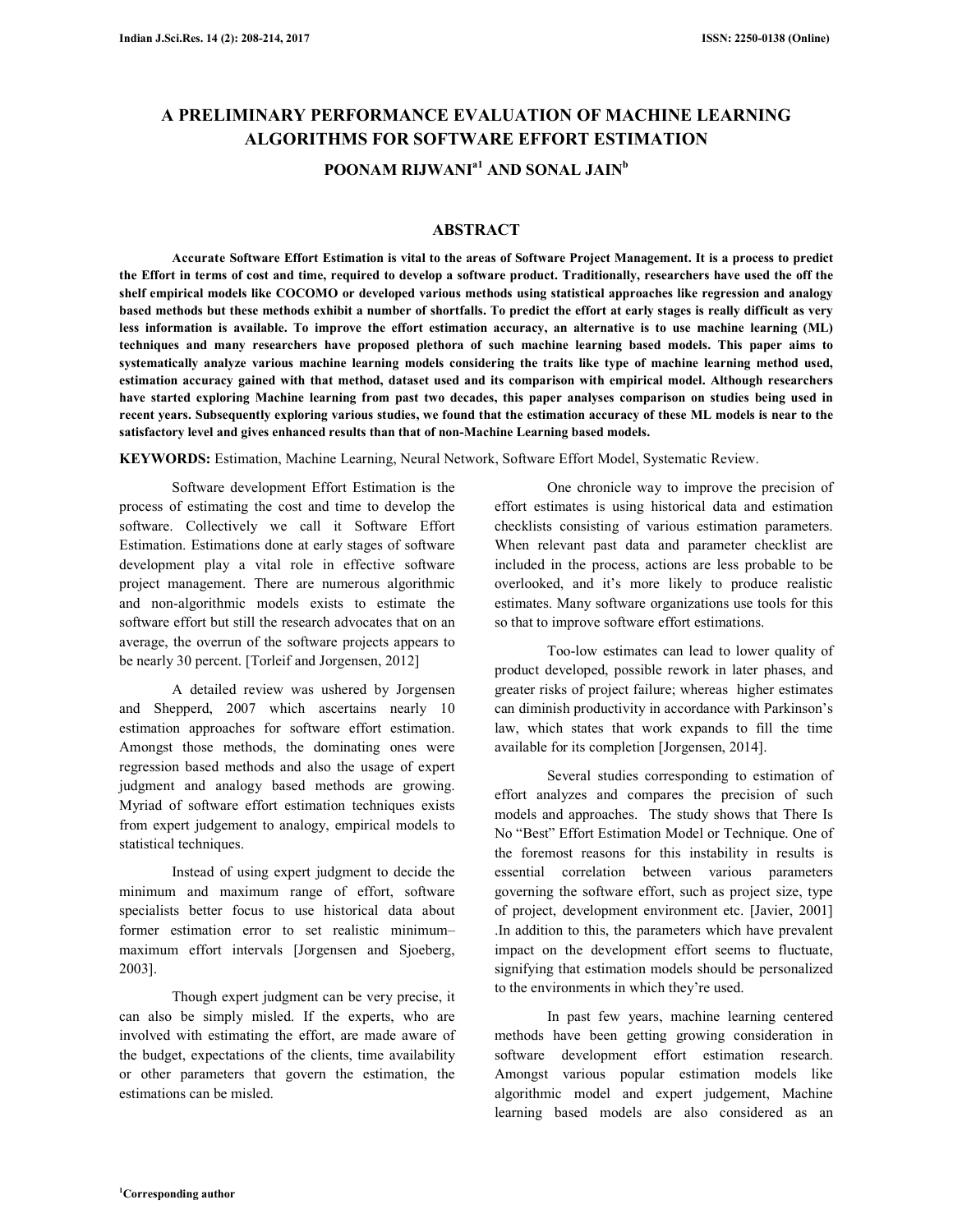important category of effort estimation [Mendes et. al., 2003 & Elish, 2009].

 Zhang and Tsai, 2003 summate the uses of many Machine Learning techniques in software development domain, including support vector machines, case-based reasoning, decision trees, artificial neural networks, and genetic algorithms.

 Though the study on Machine Learning models is growing in academia, latest investigations [Jorgensen and Shepperd, 2007, Moløkken-Østvold et. al., 2004 & Jorgensen, 2004] have shown that expert judgment which a non-machine learning based model is still the prevailing technique for software effort estimation in industry.

 The purpose of this paper is to present a systematic review of machine learning techniques mainly artificial neural networks and its comparison with existing empirical models. One of the most popular empirical models used in the industry is COCOMO for estimating the software effort. Although the research of amalgamating machine learning has started from past two decades, our paper mainly focuses on the latest machine learning procedures being proposed and implemented.

#### **MACHINE LEARNING**

 Machine learning solely focuses on writing softwares that can learn from past experience. A computer program is said to learn from experience 'E' with respect to some class of task 'T' and performance measure 'P', if its performance at tasks in 'T', as measured by 'P', improves with experience 'E' [Wang, 2003]. It is an extraction of knowledge from data. Machine learning can be categorized into three types: Supervised Learning, unsupervised Learning and Reinforcement Learning. Supervised learning is where we teach; train the machine using data already available with the correct outcome. The more the dataset, the better the machine will learn about that subject. After the machine is trained, it will be given unseen data and based on the past experience it will give the outcome. Unsupervised learning is where the machine is trained using a dataset without labels. The learning algorithm is never told what the data represents and it infers a function to define hidden structure from unlabeled data. Reinforcement learning is the one in which training data is available but unlike supervised one, correct input/output pairs are never presented. Once the unlabeled data has been processed it only takes one example of labeled data to make the learning algorithm fully effective. A good example is in playing games.

When a machine wins a game, then the result is trickled back along with all the moves to reinforce the validity of those moves.

 We are focusing on the problem of software effort estimation and our goal is to create a machine which can mimic a human mind and to do that it needs learning capabilities. Once a machine is trained based on the above category of learning, the effort can then be predicted. The machine learning particularly neural network approaches give estimations close to human level estimations.

# **METHODOLOGY**

 Here in this paper, Constructive Cost Model (COCOMO) is being used for investigation purposes. This regression based method to estimate effort has given by Sir Barry Boehm in 1981 and then to adapt to new software development environment, its new revised version COCOMOII was published. Its various parameters are from data of various historical projects. The procedure of effort estimation is performed in following steps:

- A. Preprocessing of Data
- B. Procedure Setup
- C. Selection of Input used
- D. Experimentation
- E. Evaluation Criteria
- F. Testing and Validations

 All the models were implemented using standard datasets available and trained with 70 percent inputs as training data and rest used for testing and validation purposes. In the papers that areexplored, COCOMO 81, NASA (63), NASA (93), IBMDPS, Kemerer, Hallmark and Maxwell datasets are used for the Software development Effort Estimation.

# **NEURAL NETWORK TECHNIQUES FOR EFFORT ESTIMATION**

 Software development Effort estimation is a challenging task for people associated with software project management. Here, in this section, we present a review of various neural network models for effort estimation proposed and implemented by many researchers.

 Researcher Venkatachalam, 1993 presented simplified feed-forward neural network (FFNN) for software development effort estimation. Venkatachalam used back propagation neural network for estimating effort exhausting 22 independent variables which were COCOMO's cost drivers. Evaluation criteria were not specified with his study.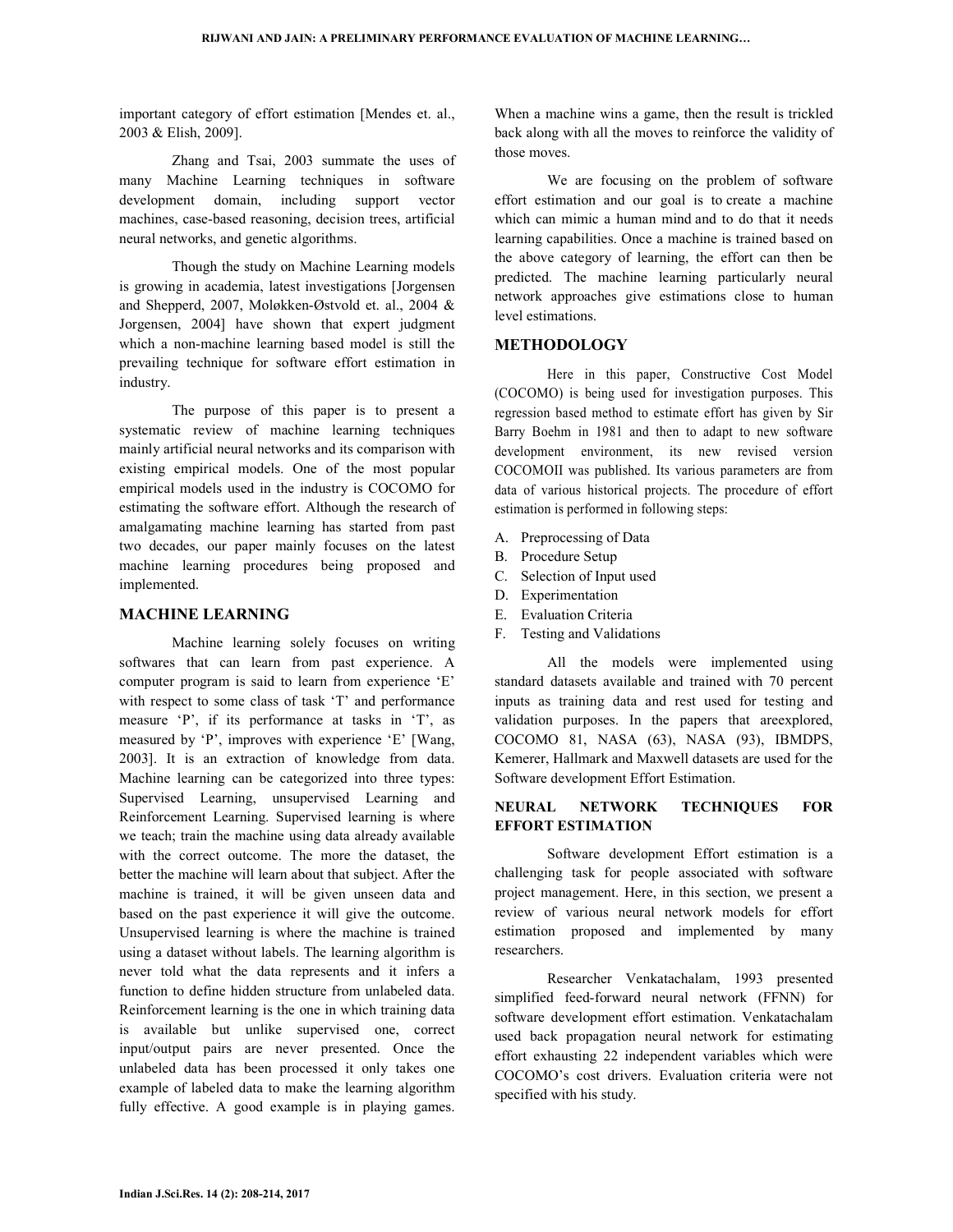Researcher Finnie et al., 1997 presented a comparison of statistical regression based model with other artificial Intelligence based estimation models for estimation of software development effort. The Researchers found out that statistical regression model underperformed for intricate and complex software projects while the Artificial Intelligence based models provide agreeable estimation results. They considered dataset among Projects from 17 organization and Desharnais. MMRE was used as an evaluation criterion.

 Another researcher Heiat, in 2002 investigated Feed Forward Neural Networks with function point and Radial Basis Neural Network with Source Lines of Codes for diverse datasets encompassing projects of varied generation languages. For every dataset separately, Heiat has given evaluation with regression model. He utilized Kemerer dataset of 15 projects and IBM DP service organization dataset of 24 projects for first investigation, and for second trial, utilized Hallmark dataset of 28 projects. The IBM and Kemerer projects are developed using third generation languages while Hallmark projects are developed with fourth generation languages. The results have shown that artificial neural network method is modest with regression when a third generation language data set is used. But in case of fourth generation languages data set or mixed dataset were used, neural network methodology works expressively precise for software effort estimation.

 Another Researcher Ideri et. al., 2006 applied clustering algorithms with Radial Basis Feed Forward Networks. For clustering the training sets, clustering algorithms were used and evidenced that C-means with Radial Basis Feed Forward Networks achieves improved results with APC III algorithm with Radial Basis Feed Forward Networks for software effort estimation.

 In 2007, Tronto et. al., made comparisons of conventional linear regression model and simplified Feed Forward Neural Networks for Boehm's COCOMO dataset. The experimentations were showed that the Neural Network based method accomplishes enhanced results as that of with linear regression model. The reason for improved results is due to adaptable and nonparametric nature of neural networks.

 In 2009, Reddy and Raju suggested a multilayer feed-forward neural network to accommodate the Boehm's COCOMO and its parameters to estimate effort. Reddy, Raju shared the complete dataset into training and validation set. The ratio for division of dataset is kept to be 80 %: 20 % respectively of total 63 projects. The various input parameters of the COCOMO are accommodated with natural logarithmic order in

feed-forward neural network, which was a decent try to place together expert knowledge, project data and the traditional algorithmic approach into one single framework which is appropriate to predict effort.

 Wong et. al. in 2008 presented a blend of neural nets and fuzzy logics to expand the precision of backfiring size estimations. The neuro-fuzzy method was used to attune the conversion ratios with the goal of minimizing the margin of error.

 Wei et. al. in 2010 are to assess the estimate performance of the neuro-fuzzy model with System Evaluation and Estimation of Resource Software Estimation Model (SEERSEM) in software estimation practices and to apply the architecture that combines the neuro-fuzzy method with diverse algorithmic model. The results of this research also demonstrate that the general neuro-fuzzy structure can perform well with many algorithmic models for refining the performance of software development effort estimation

 Another researcher used the amalgamation of Functional Link Artificial Neural Network (FLANN) and Particle swarm Optimization (PSO) algorithm for Software Effort Estimation [Benala et. al., 2013]. Hybrid PSO-FLANN architecture is a type of three-layer Feed Forward neural network. PSO algorithm is used to train the weight of FLANN vector. Calculation has been done on three datasets COCOMO 81, NASA63 and Maxwell. Hybrid algorithm increases the accuracy of the input vector parameters.

 Another hybrid approach by combining Functional Link Artificial Neural Network (FLANN) and Genetic Algorithms (GA) for effort estimations were proposed by Benala, Dehuri in 2012. The Genetic Algorithm fitness function will be selected to minimize the error find out by evaluation criteria MMRE as shown in equation:

$$
f=\frac{1}{\text{MMRE}}
$$

 Kalichanin-Balich, 2010 relates linear regression, and Logarithmic regression with Feed Forward Neural Network. According to the test results, it has been witnessed that software estimate is more precise and genuine using FFNN rather than regression and logarithmic models. MMRE is used as an evaluation criterion.

 Kumar V. et. al. 2008 used wavelet neural network (WNN) with four approaches, i.e., WNNmorelet, WNN-guassian, TAWNN-guassian, and TAWNN-morelet. A Threshold acceptance training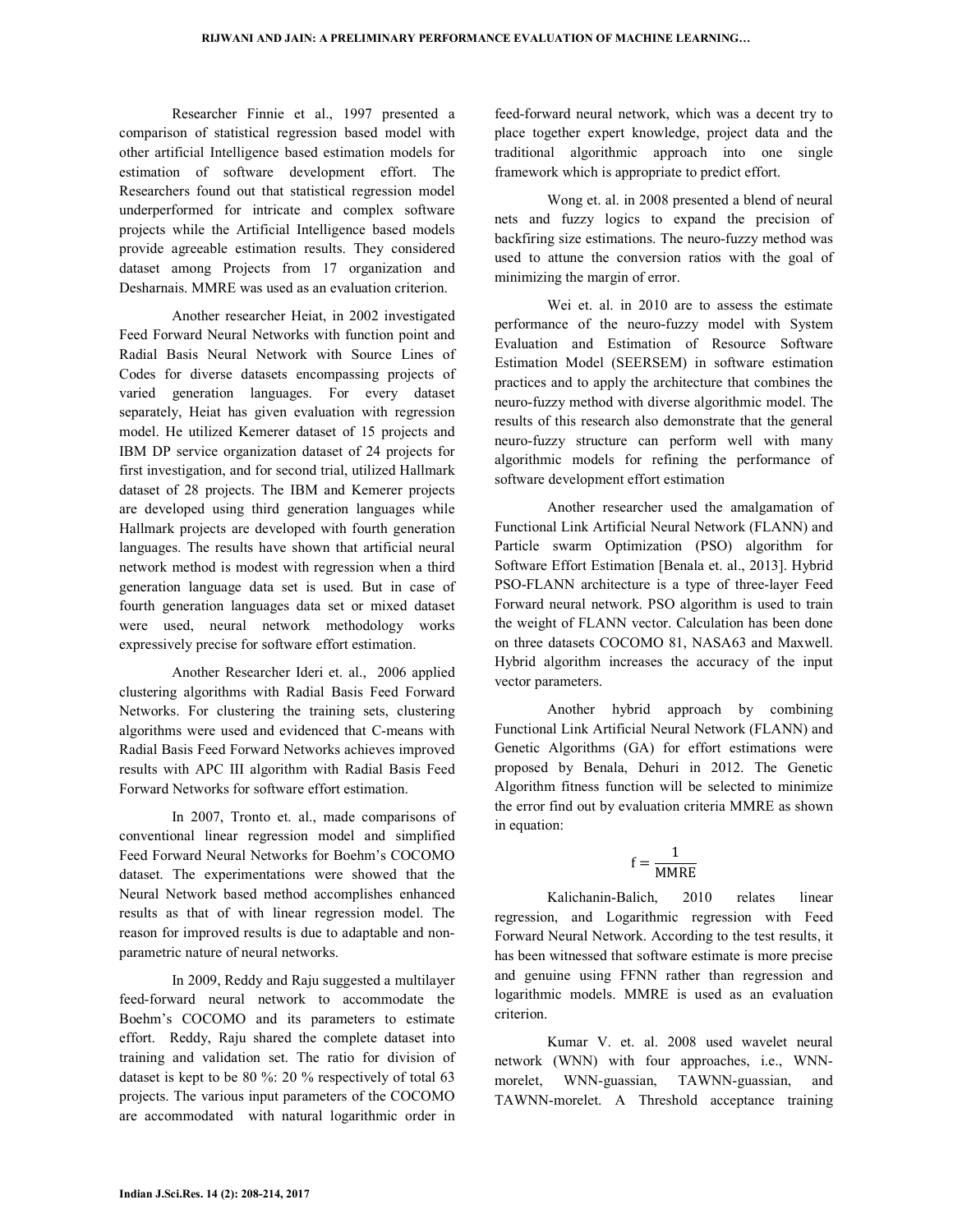algorithm is used for wavelet neural network, i.e., TAWNN. WNN-Morelet and WNN-Guassianovertookvarious techniques. Results were efficiently improved.

 Rao B.T. et. al., 2009 suggested a FLANN for software effort estimation. It generates effort and then processed final output layer. Its one shortcoming is that in this relation between inputs and outputs is not reasonable.

 Kaur J. et-al. 2010 instigated a back propagation Artificial Neural Network of 2-2-1 design on NASA dataset comprises of 18 projects. Input was KDLOC and development methodology and effort was the output. MMRE was found to be 11.78 with his applied approach.

 Attarzadeh and Ow, 2010 proposed a new model to accommodate COCOMO II. 5 Scale factors and 17 Effort multipliers were used as input. A sigmoid activation function is used to create network in order to accomplish post architecture COCOMOII model. Results shown in terms of MMRE, and Pred (0.25) to compare it with algorihmic COCOMO.

 Attarzadeh et. al., 2012 projected a novel software development effort estimation model exhausting neural networks. In this, the Initial weights of the network were set in such a way that it lead to COCOMOII model. The proposed neural network model provides improved result as related to COCOMO model after appropriate training.

 Dave and Dutta, 2011 suggested a Adjusted MMRE. They used NASA dataset comprises of 60 projects. Experiments were conducted with three different assessment methods, i.e., Mean Magnitude Relative Error, Modified Mean Magnitude Relative Error, and Relative Standard Deviation. Three estimation modes are used for this purpose, i.e., Regression analaysis, FFNN, and RBFNN. According to authors, RBFNN is found to be a superior technique for effort estimation, on the basis of RSD and Modified MMRE.

#### **COCOMO II**

 Originally, the COCOMO model is given by Boehm in 1981. It is implemented after various investigation on 63 software projects [Boehm, 2000]. This empirical model provides effort in terms of cost and schedule for a development of a software project. In late 1990's, Boehm proposed COCOMO II [Rao et. al., 2009] to accommodate the environmental changes in software industry. The purpose of COCOMO model is to express effort with software size and a series of cost and scale factors, as given in the equation below:

$$
PM = A. (SIZE)^{1.01 + \sum_{i=1}^{5} SFi} \cdot \prod_{j=1}^{17} EMj
$$

 Where A is a multiplicative constant, and the set of SF (Scale Factor) and EM (Effort Multiplier) parameters which have a strong impact on calculated effort.

 Moreover Size can be calculated by various methods like Kilo Source Lines of Code (KSLOC), Function Points, Extended Function Points and adaptation adjustment factors.

 Maximum work has focused based on algorithmic cost models such as COCOMO and Function Points. These might undergo from the shortcoming such as the necessity to adjust the model to each individual measurement environment coupled with very variable accuracy levels even after calibration.

### **DISCUSSION**

**Table 1: Summarized methods of few Researchers** 

| Researcher                        | <b>Method</b>                                                               | Dataset (no.                           | <b>Evaluation</b>                            |
|-----------------------------------|-----------------------------------------------------------------------------|----------------------------------------|----------------------------------------------|
| (year)                            | deployed                                                                    | of projects                            | criteria                                     |
| Vinay Kumar et<br>al (2008)       | <b>Wavelet Neural</b><br><b>Networks</b>                                    | <b>IBMDPS</b><br>$(24)$ ,CF            | MMRE,<br>$Pred(0.25)$ ,<br><b>MdMRE</b>      |
| <b>B.</b> Tirimula<br>Rao (2009)  | C-FLANN <sub>,P-</sub><br><b>FLANN,LFLAN</b><br>N                           | NASA(60)                               | <b>RMSE</b>                                  |
| Sriman<br>Srichandan<br>(2010)    | <b>Radial Basis</b><br>Functional<br><b>Neural Networks</b>                 | COCOMO81<br>$(252)$ ,<br>Tukutuku (53) | MMRE,<br>Pred(0.25)                          |
| Jaswinder<br>Kaur(2010)           | Back propagation<br>artificial neural<br>network                            | <b>NASA</b>                            | MMRE,<br><b>RMSSE</b>                        |
| Iman<br>Attarzadeh<br>(2010)      | <b>Back</b><br>Propogation<br><b>ANN</b>                                    | COCOMO<br>(63)                         | MMRE, Pred<br>(0.25)                         |
| Vachik S.<br>Dave(2011)           | RBFNN, FFNN,<br>Regression<br>Analysis                                      | cocomonasa v<br>1(60)                  | MMRE.<br>Modified<br>MMRE.<br><b>RSD</b>     |
| Iman<br>Attarzadeh<br>(2012)      | ANN-<br><b>COCOMOII</b>                                                     | COCOMO-<br>$1(63)$ ,<br>NASA93 (93)    | MMRE,<br>Pred(0.25)                          |
| Jagannath<br>Singh(2012)          | Cascade Forward<br>ANN, Elman<br>ANN, Feed<br>Forward ANN,<br>Recurrent ANN | NASA(60)                               | ) MMRE,<br>RMSE,<br>Means BRE,<br>Pred(0.25) |
| <b>SrimanSrichand</b><br>an(2012) | <b>RBFNN</b>                                                                | COCOMO 81,<br>Tukutuku                 | MMRE,<br>Pred(0.25)                          |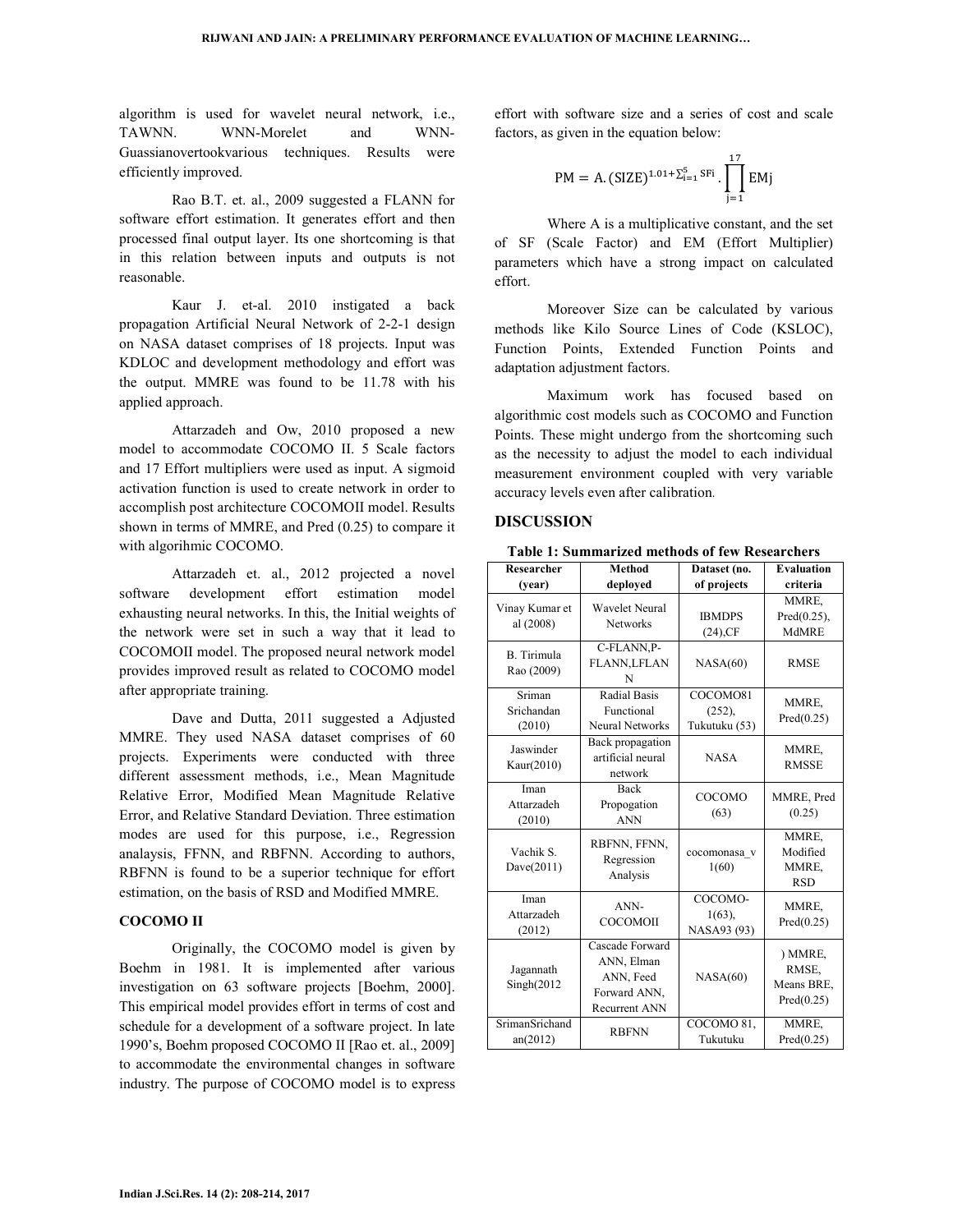### **Various Performance Evaluation Criteria for Effort Estimation**

 The purpose of Performance evaluation criteria is to identify the accurate and truthful implementation of the effort estimation algorithms. The most significant evaluation measures used in software effort estimation is presented in table 2.

| <b>Evaluation Criteria</b>                                                                                           | <b>Explanation</b>    |
|----------------------------------------------------------------------------------------------------------------------|-----------------------|
|                                                                                                                      | <b>Relative Error</b> |
| $RE_j = \frac{ \text{actual}_j - \text{estimated}_j }{\text{actual}_i}$                                              |                       |
| $MRE_j = RE_i * 100$                                                                                                 | Magnitude of          |
|                                                                                                                      | <b>Relative Error</b> |
|                                                                                                                      | Mean Magnitude        |
| $\text{MMRE} = \frac{1}{N} \sum_{i=1}^{N} \text{MRE}_{j}$                                                            | of Relative Error     |
| $MdMRE = Median(MRE)$                                                                                                | MdMRE is              |
|                                                                                                                      | Median (MRE). It      |
|                                                                                                                      | is measure for        |
|                                                                                                                      | mean MRE error        |
|                                                                                                                      | Magnitude Error       |
| $MER_j = \frac{ \text{actual}_j - \text{estimated}_j }{\text{estimated}_j}$                                          | Relative is the       |
| $*100$                                                                                                               | error relative to     |
|                                                                                                                      | the estimate.         |
|                                                                                                                      | Mean of all           |
| $MMER = \frac{1}{N} \sum_{i=1}^{N} MER_i$                                                                            | observations of       |
|                                                                                                                      | <b>MER</b>            |
|                                                                                                                      | Mean of Absolute      |
| $MAE = \frac{1}{n} \sum_{i=1}^{n}  actual_{j}$                                                                       | Errors                |
| – estimated <sub>i</sub>                                                                                             |                       |
| $\text{MAPE} = \sum_{i=1}^{n} \frac{\left(\frac{ \text{actual}_j - \text{estimated}_j }{\text{actual}_j}\right)}{n}$ | Mean Absolute         |
|                                                                                                                      | Percentage Error      |
|                                                                                                                      |                       |
| $*100$                                                                                                               |                       |
|                                                                                                                      | Mean Squared          |
| $MSE = \frac{1}{n} \sum_{i=1}^{n} (actual_i)$                                                                        | Error                 |
| $-$ estimated <sub>i</sub> $)^2$                                                                                     |                       |
| <b>RMSE</b>                                                                                                          | Root Mean             |
|                                                                                                                      | Square Error          |
| $=\int_{0}^{\frac{1}{n}}\prod_{j=1}^{n}(actual_j - estimated_j)^2$                                                   |                       |

|                      | Table 2: Significant Performance Evaluation criteria |  |
|----------------------|------------------------------------------------------|--|
| in effort estimation |                                                      |  |

### **CONCLUSION**

 The paper presented a number of Software effort Estimation models based on machine learning

techniques for the choice of suitable Artificial Neural Network techniques for calculating crucial effort for new projects. The techniques considered are MLFF, RBFFN, wavelet neural networks, Cascade Forward ANN, Elman ANN, Feed Forward ANN, Recurrent ANN etc. That trained and tested occurrences are considered with these approaches. Purpose of this entire thing is evaluating and comparing ANN methods with Post Architectural COCOMO in prediction accuracy. Studies conducted on Machine Learning techniques indicate that the estimated cost of the software with these models has more rapidity and precision of algorithmic models such as COCOMO II, which is a widely used empirical model in software industry. Further, effective results show that ANN models in the local data are improved responses in comparison with algorithmic models. The exploitation of machine learning techniques like genetic algorithms, fuzzy decision trees, case based reasoning, etc can also be applied along with these approaches for topology optimization and structural optimization.

### **REFERENCES**

- Torleif H. and Jørgensen M., 2012. "From origami to software development: A review of studies on judgment-based predictions of performance time." Psychological bulletin, **138**(2):238.
- Jorgensen M. and Shepperd M., 2007. "A systematic review of software development cost estimation studies." IEEE Transactions on software engineering, **33**(1):33-53.
- Jørgensen M. and Sjoeberg D.I.K., 2003. "An effort prediction interval approach based on the empirical distribution of previous estimation accuracy." Information and Software Technology, **45**(3):123-136.
- Jorgensen M., 2014. "What We Do and Don't Know about Software Development Effort Estimation." IEEE software, **31**(2).
- Javier D.J., 2001. "On the problem of the software cost function." Information and Software Technology, **43**(1):61-72.
- Mendes E., Watson I., Triggs C., Mosley N. and Counsell S., 2003. A comparative study of cost estimation models for web hypermedia applications, Empirical Software Engineering, **8**(2):163–196.
- Tronto I.F.B., Silva J.D.S. and Anna N.S., 2008. An investigation of artificial neural networks based prediction systems in software project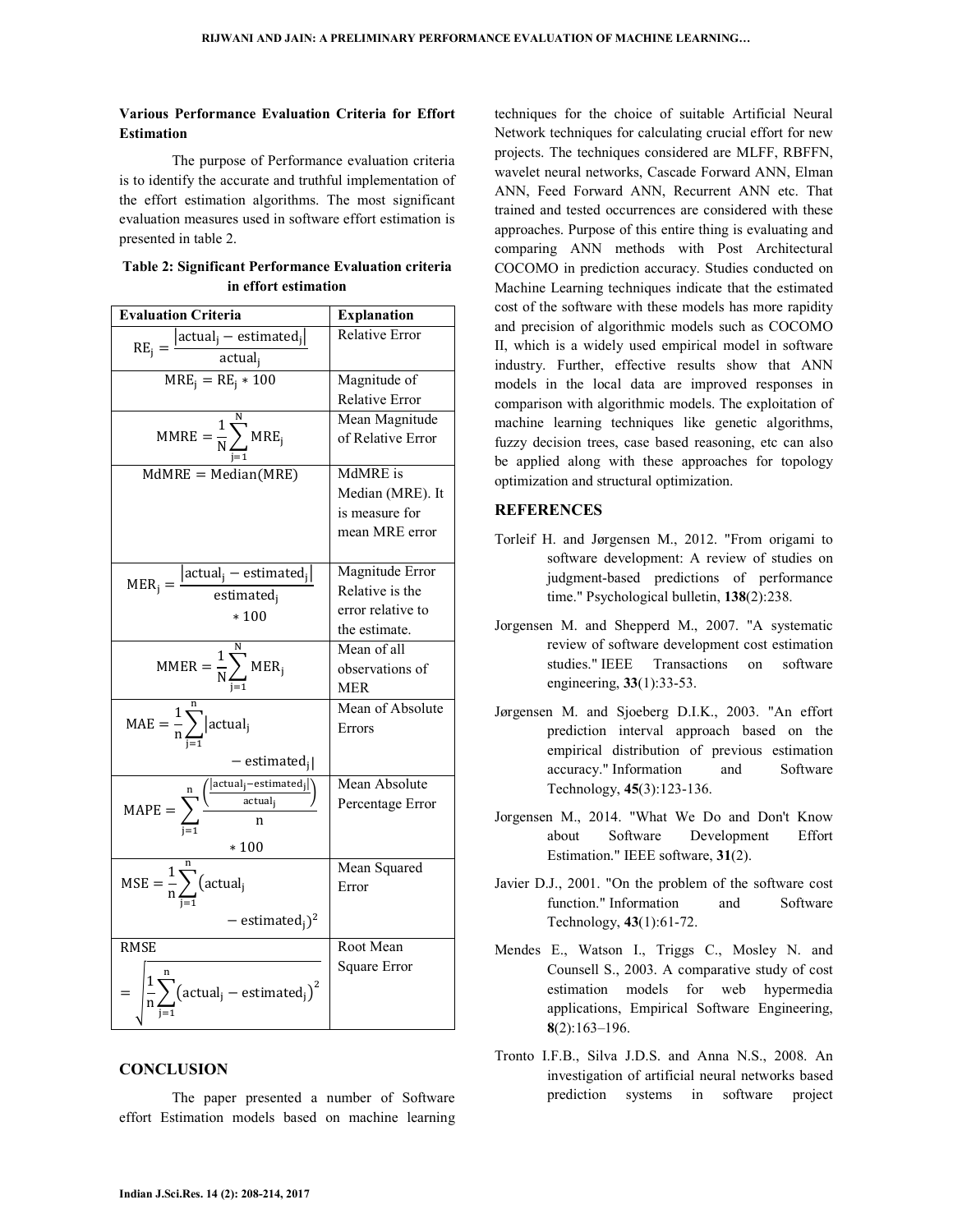management, Journal of Systems and Software, **81**(3):356–367.

- Elish M.O., 2009. Improved estimation of software project effort using multiple additive regression trees, Expert Systems with Applications, **36**(7):10774–10778.
- Zhang D. and Tsai J.J.P., 2003. Machine learning and software engineering, Software Quality Journal, **11**(2):87–119.
- Moløkken-Østvold K., Jørgensen M., Tanilkan S.S., Gallis H., Lien A.C. and Hove S.E., 2004. A survey on software estimation in the norwegian industry, in: Proceedings of the 10th International Symposium on Software Metrics, Chicago, Illinois, USA, pp. 208–219.
- Jørgensen M., 2004. A review of studies on expert estimation of software development effort, Journal of Systems and Software, **70**(1–2):37– 60.
- Wang, John, ed. Data mining: opportunities and challenges. IGI Global, 2003.
- Venkatachalam A. R., 1993. "Software cost estimation using artificial neural networks." Neural Networks, 1993. IJCNN'93-Nagoya. Proceedings of 1993 International Joint Conference on.Vol. 1.IEEE, 1993.
- Finnie G.R., Wittig G.E. and Jean-Marc D., 1997. "A comparison of software effort estimation techniques: using function points with neural networks, case-based reasoning and regression models." Journal of Systems and Software, **39**(3):281-289.
- Heiat A., 2002. "Comparison of artificial neural network and regression models for estimating software development effort." Information and software Technology, **44**(15):911-922.
- Ideri A., Khosgoftaar T.M. and Abran A., 2002. Can neural network be easily interpreted in software cost estimation? World Congress on Computational Intelligence, Honolulu, Hawaii, pp 1162–1167.
- Ideri A., Abran A. and Mbarki S., 2006. An experiment on the design of radial basis function neural networks for software cost estimation. IEEE, information and communication technologies, ICTTA, pp 1612–1617.
- Tronto I.F.B., de-Silva J.D.S. and Sant'Anna N., 2007. Comparison of artificial neural network and regression models in software effort estimation. In: Proceedings of international joint conference on neural networks, Orlando, Florida.
- Reddy S. and Raju K.V.S.V.N., 2009. A concise neural network model for estimating software effort. Int J Recent Trends Eng., **1**(1):188–193.
- Wong J., Ho D. and Capretz L.F., 2008. Calibrating Functional Point Backfiring Conversion Ratios Using Neuro-Fuzzy Technique. International Journal of Uncertainty, Fuzziness and KnowledgeBased Systems, **16**(6):847–862.
- Wei L.D., Danny H. and Luiz F.C., 2015. "Improving software effort estimation using neuro-fuzzy model with SEER-SEM." arXiv preprint arXiv:1507.06917.
- Benala T.R., Chinnababu K., Mall R. and Dehuri S., 2013. "A Particle Swarm Optimized Functional Link Artificial Neural Network (PSO-FLANN) in Software Cost Estimation", Advances in Intelligent Systems and Computing Proceedings of the International Conference on Frontiers of Intelligent Computing, pp. 59-66, Springer-Verlag.
- Benala T.R. and Dehuri S., 2012. "Genetic Algorithm for Optimizing Functional Link Artificial Neural Network Based Software Cost Estimation", Proceedings of the InConINDIA, pp. 75-82, Springer-Verlag.
- Kalichanin-Balich I., 2010. Applying a Feedforward Neural Network for Predicting Software Development Effort of Short-Scale Projects, presented at Eighth ACIS International Conference on the Software Engineering Research, Management and Applications (SERA).
- Kumar V.K. et al., 2008. Software development cost estimation using wavelet neural networks, Journal of Systems and Software, **81**:1853-1867.
- Rao B. T. et al., 2009. A novel neural network approach for software cost estimation using Functional Link Artificial Neural Network (FLANN), International Journal of Computer Science and Network Security, **9**:126-131.
- Kaur J. et al., 2010. Neural Network-A Novel Technique for Software Effort Estimation, International